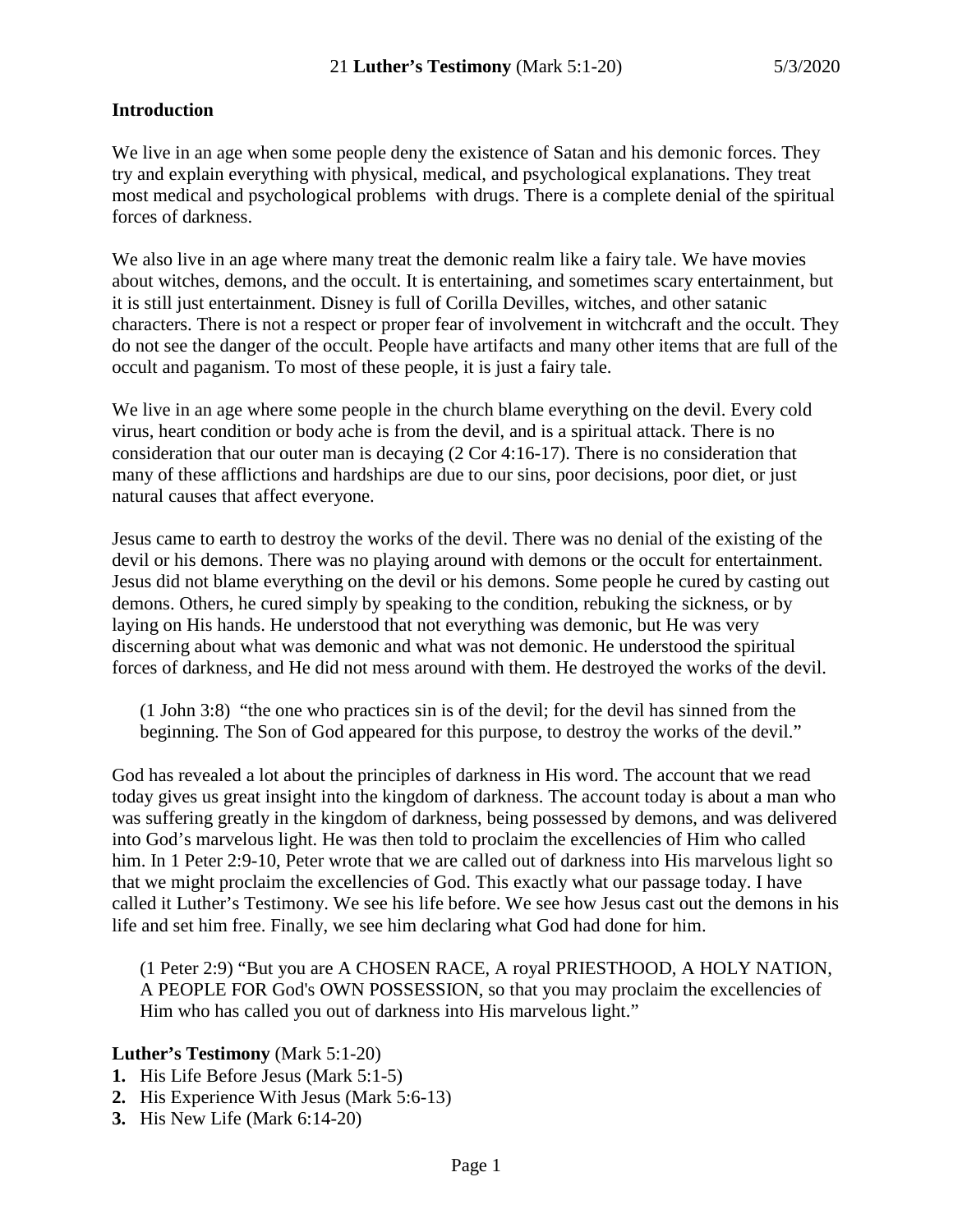(Mark 5:1-20) "They came to the other side of the sea, into the country of the Gerasenes. {2} When He got out of the boat, immediately a man from the tombs with an unclean spirit met Him, {3} and he had his dwelling among the tombs. And no one was able to bind him anymore, even with a chain; {4} because he had often been bound with shackles and chains, and the chains had been torn apart by him and the shackles broken in pieces, and no one was strong enough to subdue him. {5} Constantly, night and day, he was screaming among the tombs and in the mountains, and gashing himself with stones. {6} Seeing Jesus from a distance, he ran up and bowed down before Him; {7} and shouting with a loud voice, he said, "What business do we have with each other, Jesus, Son of the Most High God? I implore You by God, do not torment me!" {8} For He had been saying to him, "Come out of the man, you unclean spirit!" {9} And He was asking him, "What is your name?" And he said to Him, "My name is Legion; for we are many." {10} And he *began* to implore Him earnestly not to send them out of the country. {11} Now there was a large herd of swine feeding nearby on the mountain. {12} *The demons* implored Him, saying, "Send us into the swine so that we may enter them." {13} Jesus gave them permission. And coming out, the unclean spirits entered the swine; and the herd rushed down the steep bank into the sea, about two thousand *of them;* and they were drowned in the sea. {14} Their herdsmen ran away and reported it in the city and in the country. And *the people* came to see what it was that had happened. {15} They came to Jesus and observed the man who had been demon-possessed sitting down, clothed and in his right mind, the very man who had had the "legion"; and they became frightened. {16} Those who had seen it described to them how it had happened to the demon-possessed man, and *all* about the swine. {17} And they began to implore Him to leave their region. {18} As He was getting into the boat, the man who had been demonpossessed was imploring Him that he might accompany Him. {19} And He did not let him, but He said to him, "Go home to your people and report to them what great things the Lord has done for you, and *how* He had mercy on you." {20} And he went away and began to proclaim in Decapolis what great things Jesus had done for him; and everyone was amazed."

### **1. His Life Before Jesus** (Mark 5:1-5)

The disciples had just gone through a big hurricane and had seen Jesus hush the winds and the waves, and they were more afraid now than they were of the storm. They recognized that they were in the boat with the Son of God. Jesus had told them that He wanted to cross to the other side. Our text today says that they came to the other side of the sea. They had left from Capernaum, but we are not told exactly where on the other side of the sea they went to. Mark records that they went into the country of the Gerasenes. In Luke's account he also said they sailed into the country of the Gerasenes. However, in Matthew's account, he wrote that they came into the country of the Gadarenes. The KJV says the country of the Gergesenes, but older manuscripts all say Gadarenes. The KJV and the NKJV are the only versions that translate this as the Gergesenes. Most scholars attribute this difference to Origen, a scholar from Alexandria, Egypt. (184 A.D. to 253 A.D.) He introduced this based on just a conjecture, as all the early manuscripts clearly state Gadara. This has caused some people to doubt the inerrancy of Scripture. I hold to the truth that the word of God is inspired and it is inerrant. Our understanding is lacking at times, but the Word of God is true and can be trusted. The translations can be flawed, but the original text as were written are inerrant, accurate and trustworthy.

(Luke 8:26) "Then they sailed to the country of the Gerasenes, which is opposite Galilee."

(Matt 8:28-34) "When He came to the other side into the country of the Gadarenes, two men who were demon-possessed met Him as they were coming out of the tombs. *They were* so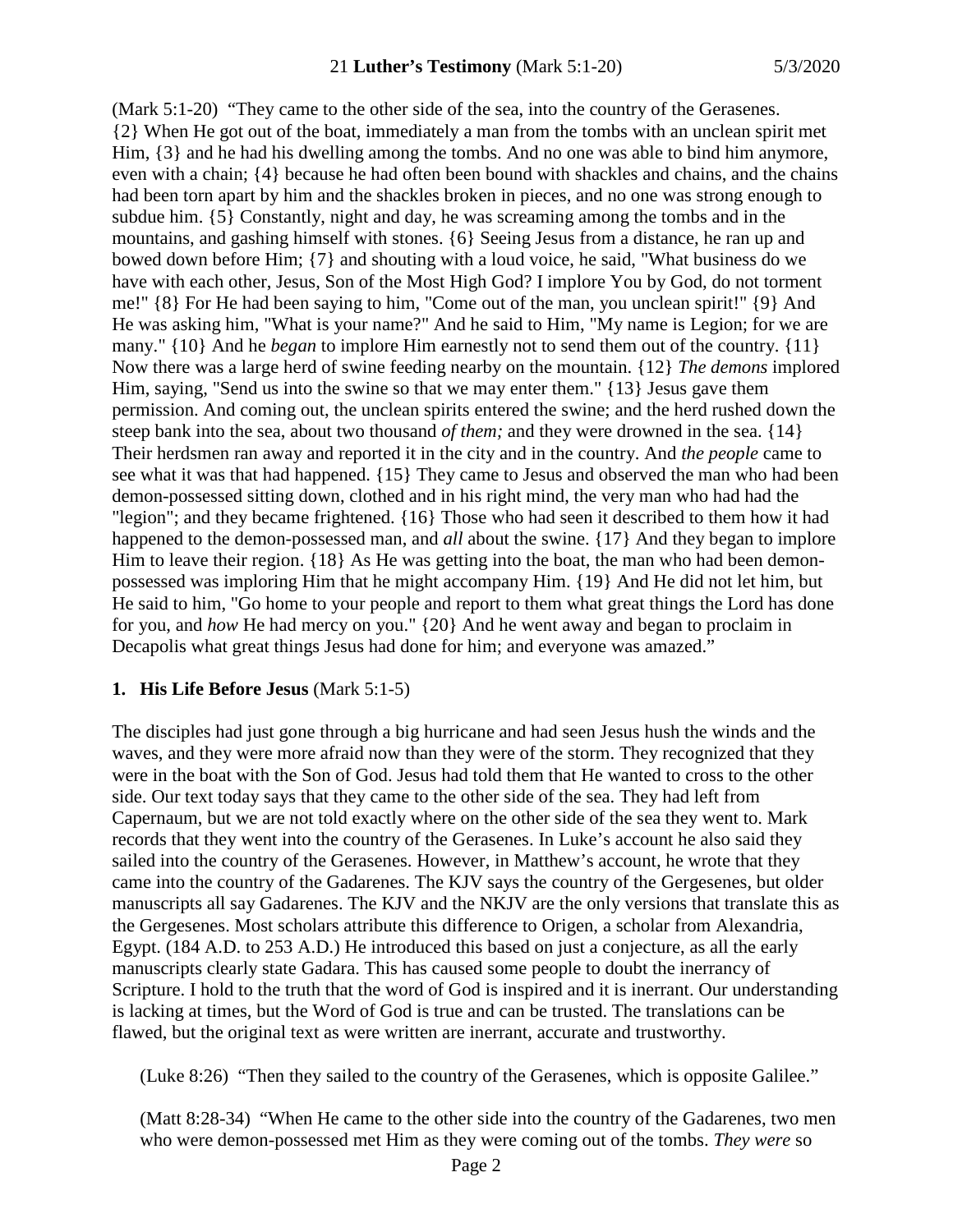extremely violent that no one could pass by that way. {29} And they cried out, saying, "What business do we have with each other, Son of God? Have You come here to torment us before the time?" {30} Now there was a herd of many swine feeding at a distance from them. {31} The demons *began* to entreat Him, saying, "If You *are going to* cast us out, send us into the herd of swine." {32} And He said to them, "Go!" And they came out and went into the swine, and the whole herd rushed down the steep bank into the sea and perished in the waters. {33} The herdsmen ran away, and went to the city and reported everything, including what had happened to the demoniacs. {34} And behold, the whole city came out to meet Jesus; and when they saw Him, they implored Him to leave their region."

Our passage ends today with Luther proclaiming in Decapolis what great things Jesus had done for him. He was sharing his testimony with people in Decapolis. What is Decapolis? It is a region or state south of the Sea of Galilee. Decapolis is Greek for ten cities. It was a state that had ten cities. Scholars say there were as many as eighteen cities there, but there were ten primary cities, thus the name, Decapolis. One of those cities is Gerasa, or Gerash. It is 42 miles south of the Sea of Galilee. When Mark said the region of the Gerasenes, he is referring to the region dominated by the people from Gerasa. Gerasa was the capital, and the largest city in Decapolis. It was established by Pompey the Great about 175 BC. It is a very pagan area, with many false gods and goddesses. They built temples dedicated to Zeus, Hera, Apollo, Poseidon, Artemis, and Nemesis. There have been found coins throughout Jerash with inscriptions invoking Nabatean gods. So, it was a very pagan area with a lot of false gods. The area was known as the region of the Gerasenes.

(Mark 5:20) "And he went away and began to proclaim in Decapolis what great things Jesus had done for him; and everyone was amazed."

When Matthew records that Jesus came into the country of the Gadarenes, he was also correct. Gadara was a little north of Gerasa, and it is in between the Sea of Galilee and Gerasa. Gadara was also part of Decapolis. Gadara was the closest city to where our account was, so this was also the country of the Gadarenes. Either term would be correct.

(Matt 8:28) "When He came to the other side into the country of the Gadarenes, two men who were demon-possessed met Him as they were coming out of the tombs. *They were* so extremely violent that no one could pass by that way." (Note: Gergesenes in KJV)

But, where did Jesus actually cross over to? We have another clue in Mark 5:13. Jesus gave the demons permission to enter the herd of swine and the herd immediately rushed down the steep bank into the sea and were drowned. The Jordan River feeds into the Sea of Galilee at the north end and flows out of it at the south end, where it goes down to the Dead Sea. At the south end of the Sea of Galilee, it is a lush valley that is great for farming. There are no steep banks at the south end. So, you have to go northeast side a few miles to get where there are some steep cliffs or banks that go to the water. We don't have an exact spot, but we do have a very good approximation of where the scene took place. There are also some ancient tombs in that area, which also are supported by our text.

(Mark 5:13) "Jesus gave them permission. And coming out, the unclean spirits entered the swine; and the herd rushed down the steep bank into the sea, about two thousand *of them;* and they were drowned in the sea."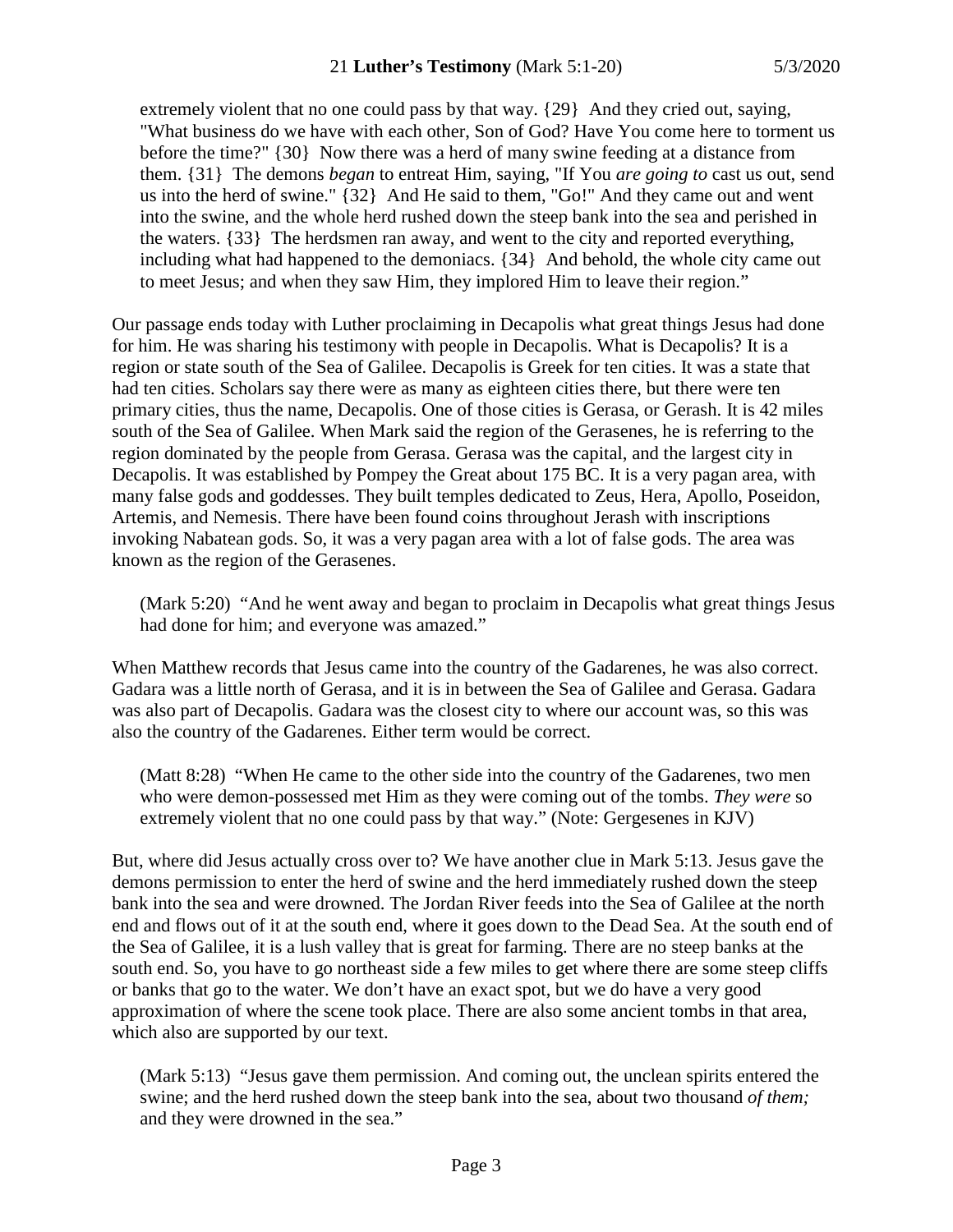As soon as Jesus got out of the boat, He was immediately confronted by a man from the tombs with an unclean spirit. The first part of our testimony is our life before Christ. In the next few verses we have the description of this man's life before Christ, that I am calling Luther. First, Luther had an unclean spirit. Actually, He had thousands of unclean or demonic spirits. The spirit mentioned here is the head demon in this man. I will get into that a little later. Second, Luther has been dwelling among the tombs. Normal people do not live in a graveyard or among the tombs. Third, we see that no one was able to bind him, even with a chain. He had supernatural strength to even break chains. This was evidenced by the fact that he had often been bound with shackles and chains, and the chains had been torn apart by him and the shackles broken in pieces. Furthermore, no one was strong enough to subdue him. He had supernatural strength. Fourth, he was screaming among the tombs and in the mountains. Fifth, he was gashing himself with stones. He probably had a demon of destruction among the many other demons.

(Mark 5:2-5) "When He got out of the boat, immediately a man from the tombs with an unclean spirit met Him, {3} and he had his dwelling among the tombs. And no one was able to bind him anymore, even with a chain; {4} because he had often been bound with shackles and chains, and the chains had been torn apart by him and the shackles broken in pieces, and no one was strong enough to subdue him. {5} Constantly, night and day, he was screaming among the tombs and in the mountains, and gashing himself with stones."

Sixth, in Luke's account we find that this man had not put on any clothing for a long time. He went running around naked. This is not natural. This is a sexually perverted and immoral individual. This is a person who was clearly possessed by demons. This man was controlled and under the bondage of these cruel demons. This was Luther's life before Christ.

(Luke 8:27) "And when He came out onto the land, He was met by a man from the city who was possessed with demons; and who had not put on any clothing for a long time, and was not living in a house, but in the tombs."

Before I move on to Luther's encounter with Jesus, I want to make a few more comments about demons. Many people have asked me over the years how to know if someone has a demon. I think that it is pretty easy to see that Luther had a demon. There is a lot of evidence of this. But, sometimes people with strong personalities get accused of being demonized. Some people are hard to get along with. They are stubborn, strong-willed, and unreasonable. This could mean that there are some evil spirits, but it does not automatically mean that. My experience has been that when you start accusing people of having demons, you can really offend people. Jesus was accused many times of having demons, and He was not offended. But we are not Jesus and I am telling you that people get offended when people accuse them of having demons. The first church that I planted was growing and doing well until this small group of people started accusing a woman in the church of having a Jezebel spirit. We lost 60% of the church in a couple of weeks. The husband of the woman accused was a small-group leader and all the families in his group immediately left. We ended up losing three of the five life groups in our church over it. This is not something to take lightly. The devil is the accuser of the brethren, and we should not be involved in doing his work. So, the determination of who has a demon is very important.

I used to fast regularly. One Monday, when I was fasting, I arrived at work and a man that worked in a different department came into my office. He told me what was going on, and I immediately had an impression from the Lord that he was being chased and tormented by a demon. This was a word of knowledge, and God sometimes reveals things through words of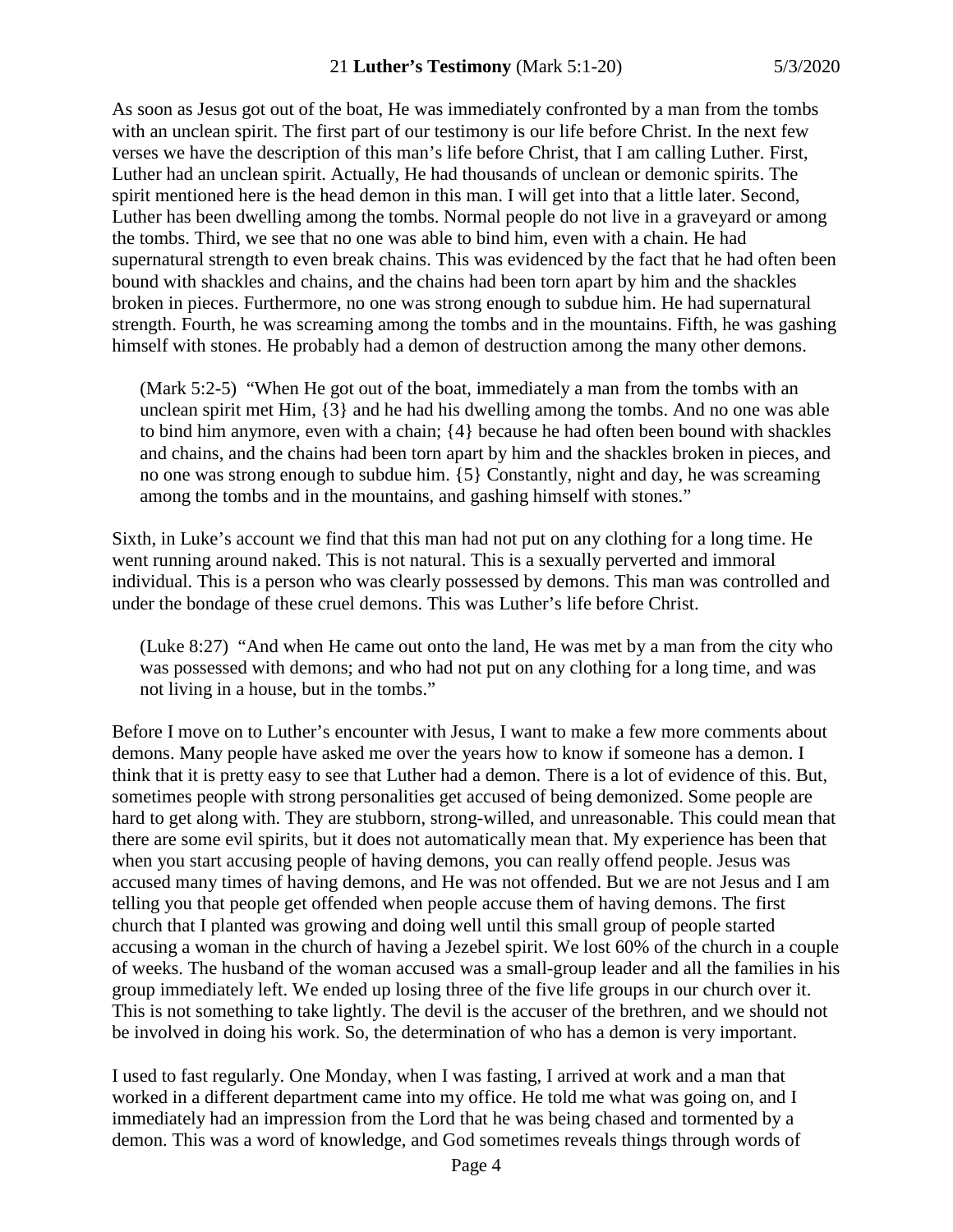knowledge. I called Joe Warner and made an appointment for Wednesday so that the two of us could minister to the man. Unfortunately, the next morning when I arrived at work, I heard the terrible news that he had jumped off the fifth floor of a hotel and had died. This demon had been chasing him and he could not get away from it. I asked God to forgive me for not dealing with the demon immediately. Sometimes the Holy Spirit will clearly tell you that a person has a demonic spirit.

In Acts 16, Paul was in Thyatira and there was a girl with a spirit of divination. She was making a lot of money for her master by fortune-telling. Paul knew that the girl was not getting this revelation from the Holy Spirit; she was getting it from demons. She had a spirit of divination. Even though Paul knew this, he did not do anything about it immediately. It says that she continued to do this for many days and Paul was greatly annoyed. Finally, he turned to the spirit and commanded it to come out of her in the name of Jesus Christ, and it came out at that very moment. Sometimes there are distinguishing manifestations like this girl had that alert us to the person being under the control and influence of a demon.

(Acts 16:16-18) "It happened that as we were going to the place of prayer, a slave-girl having a spirit of divination met us, who was bringing her masters much profit by fortunetelling. {17} Following after Paul and us, she kept crying out, saying, "These men are bondservants of the Most High God, who are proclaiming to you the way of salvation." {18} She continued doing this for many days. But Paul was greatly annoyed, and turned and said to the spirit, "I command you in the name of Jesus Christ to come out of her!" And it came out at that very moment."

In 1 John 4:2-3, he tells us how to know the Spirit of God and a spirit from the antichrist. If someone has the Spirit of God, he will confess Jesus Christ has come from God and will confess Him as Lord. The demons know that Jesus is from God, but they will not confess Jesus as their Lord and Master.

(1 John 4:2-3) "By this you know the Spirit of God: every spirit that confesses that Jesus Christ has come in the flesh is from God; {3} and every spirit that does not confess Jesus is not from God; this is the *spirit* of the antichrist, of which you have heard that it is coming, and now it is already in the world."

In James 2:19, he states that the demons also believe and shudder. They know who Jesus is, but they shudder because they know that He is God and that their judgment day is coming. A believer is going to live his life for Christ, and His faith will be evidenced by his works. A person with an unclean spirit is not going to be living for Christ.

(James 2:19) "You believe that God is one. You do well; the demons also believe, and shudder."

One of my favorite texts concerning demons is in James 3. He compares the wisdom of God with earthly, natural or demonic wisdom. He gives some fruit of earthly or demonic wisdom. He mentions bitter jealousy, selfish ambition, arrogance, disorder, and evil. Then, James gives the wisdom of God. It is pure, peaceable, gentle, reasonable, full of mercy and good fruits, unwavering, without hypocrisy, and its fruit is righteousness. When you are looking at someone and wondering if they have a demonic spirit, don't jump to the conclusion that the person has one, but test the spirit. Look at the character of the person and look at their fruit. Is this person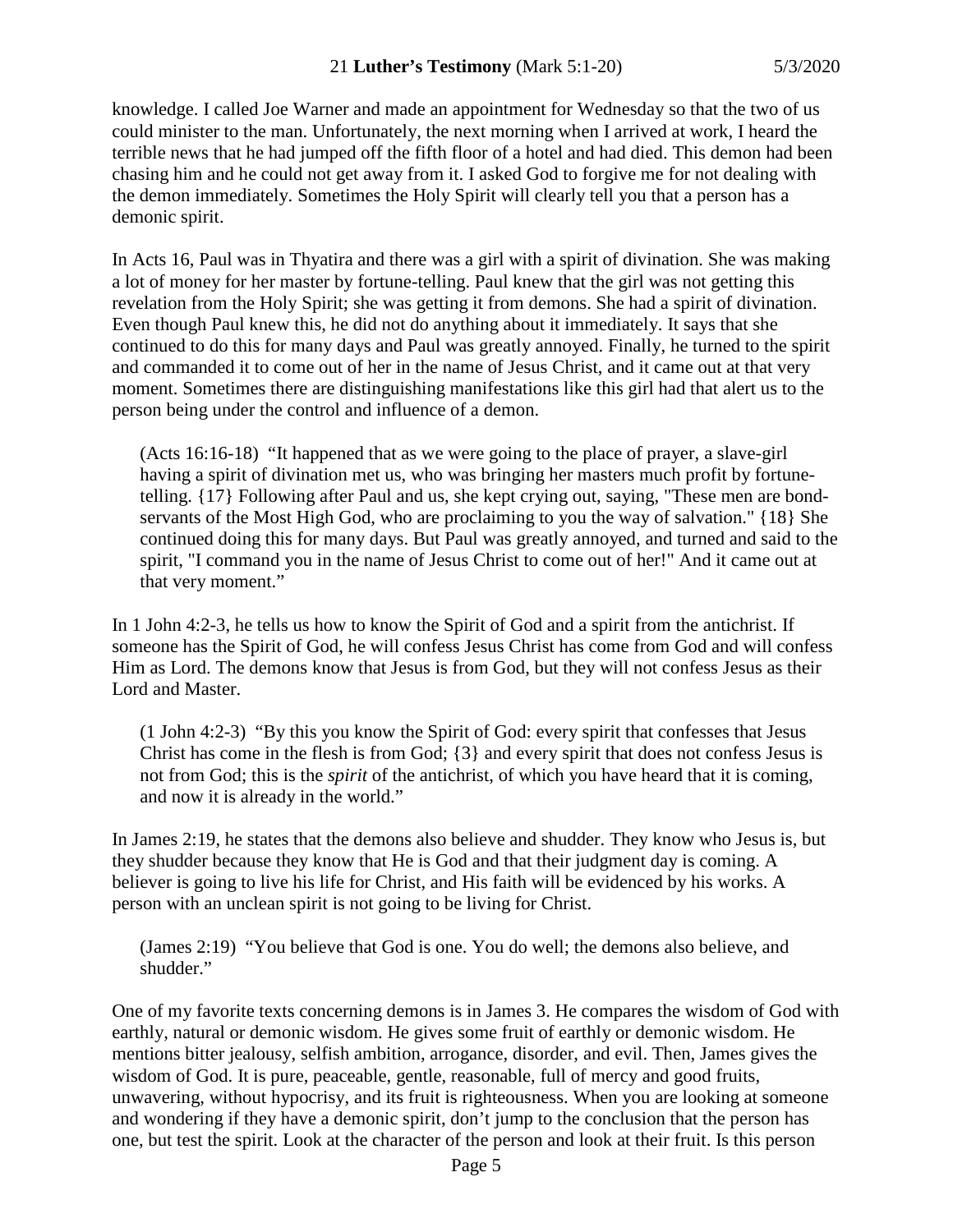reasonable? Is this person driven by selfish ambition or bitter jealousy? Is this person gentle and full of mercy? Or is this person sowing strife? Is this person unreasonable and unrelenting? What is the fruit of the person?

(James 3:13-18) "Who among you is wise and understanding? Let him show by his good behavior his deeds in the gentleness of wisdom. {14} But if you have bitter jealousy and selfish ambition in your heart, do not be arrogant and so lie against the truth. {15} This wisdom is not that which comes down from above, but is earthly, natural, demonic. {16} For where jealousy and selfish ambition exist, there is disorder and every evil thing. {17} But the wisdom from above is first pure, then peaceable, gentle, reasonable, full of mercy and good fruits, unwavering, without hypocrisy. {18} And the seed whose fruit is righteousness is sown in peace by those who make peace."

In our text, Luther was not reasonable. He had supernatural strength. He gashed himself. He went around naked. His life was characterized by disorder and every evil thing. He was not gentle, but was screaming all the time. This man obviously caused trouble and strife and so people had tried to bind him with shackles and chains. He was not a peacemaker. We have looked at Luther's life before Christ; now let's look at his experience with Christ.

# **2. His Experience With Jesus** (Mark 5:6-13)

Luther saw Jesus from a distance and ran up and bowed before Him. All creation, including demons, must bow down before God, and the demons know that Jesus is God's Son. The head demon, Legion, begins shouting with a loud voice, "What business do we have with each other, Jesus, Son of the Most High God. I implore You by God, do not torment me!" We are called to sing and to shout our praise to God, but that is not what these demons are doing. They are not trying to exalt Jesus. Instead, they are saying, what are you doing here? Get out of here. They want nothing to do with Jesus. They are also asking Jesus not to torment them. In 2 Peter 2:4, we see that there is a pit reserved for fallen angels, which are demons, and they are being kept there until judgment when they will be cast into the lake of fire. This pit is called tartaroo in the Greek and it is a place of torment. These demons do not want to get cast into tartaroo and be tormented until the time of judgment, so they are imploring Jesus not to send them there.

(Mark 5:6-7) "Seeing Jesus from a distance, he ran up and bowed down before Him; {7} and shouting with a loud voice, he said, "What business do we have with each other, Jesus, Son of the Most High God? I implore You by God, do not torment me!"

(2 Peter 2:4) "For if God did not spare angels when they sinned, but cast them into hell and committed them to pits of darkness, reserved for judgment;"

Here are my thoughts on the spiritual warfare that took place. When Jesus said to His disciples that He wanted to go to the other side of the Sea, demons could hear that. I believe the storm that they went through could possibly have been demonically induced. The text does not say that, but we know that the thief has come to steal, kill, and destroy. I don't think the demons wanted Jesus coming over to their territory. Jesus calmed that storm and they are now on the other side. Demons have territories. The shoreline was the edge of this demons territory or dominion. When Jesus got out of the boat, he ran to Jesus and said, "What business do we have with each other?" This demon is the gatekeeper and he does not want to let Jesus into his territory. He is there to guard his territory.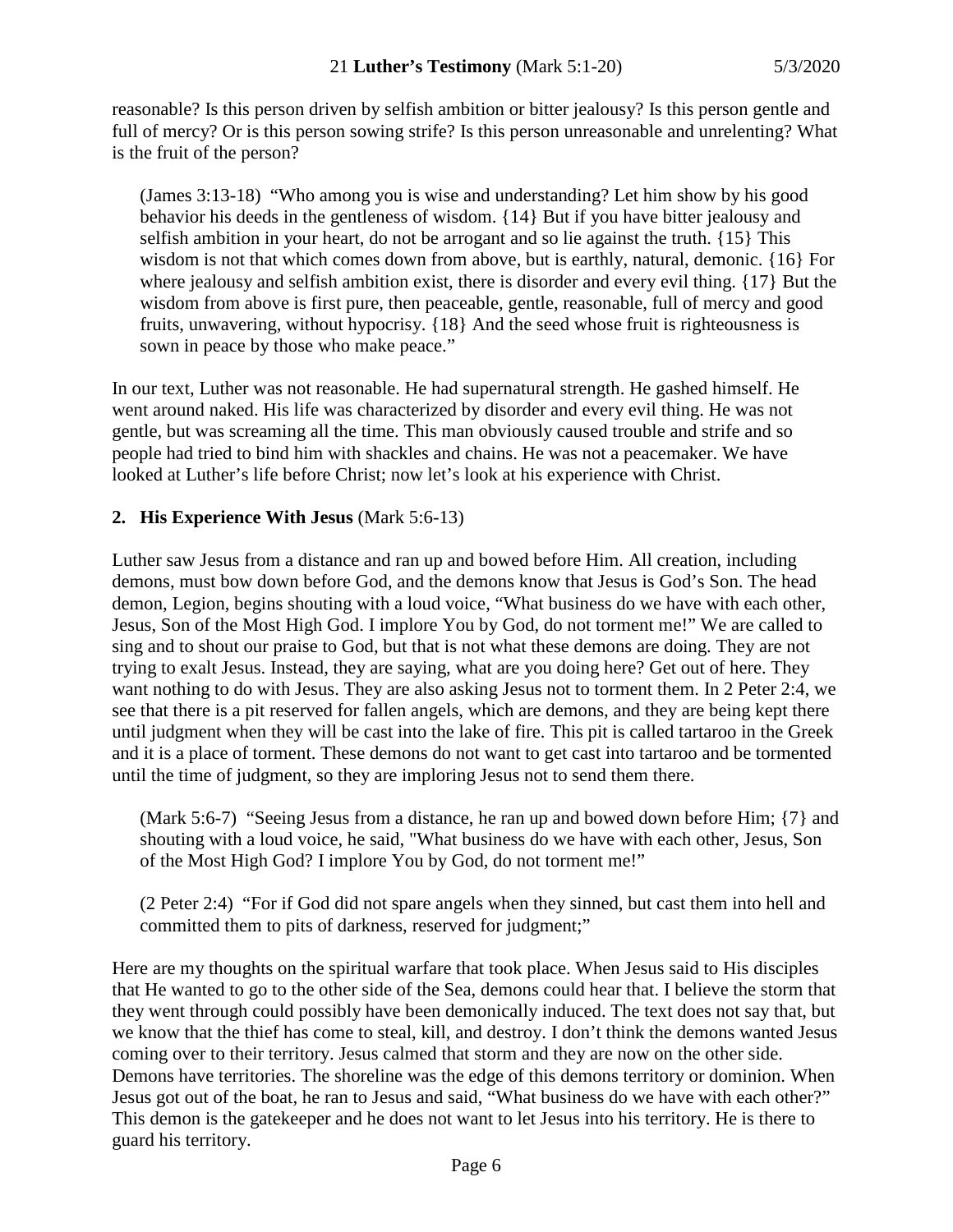In Daniel 10, he had prayed to God for understanding of a passage about the latter days. God sent His answer through an angel, but the angel was detained for twenty-one days by the prince of the kingdom of Persia. Their was a chief demon over that specific territory, the kingdom of Persia. Michael, one of the chief princes came to help this angel and he was able to get through to Daniel. We find out in verse 21 that Michael was assigned to Daniel as his angel. As we read down, the angel said that the prince of Greece is about to come. Some angels and demons are assigned over territories. Some angels and demons are assigned to specific people. We also see that these angels and demons are at war. There is spiritual warfare going on that we are not even aware of. One of the things that I have been praying for is re-enforcements for this area that our church is located. I am declaring this area to be the Lord's domain. I am declaring that this area belongs to the kingdom of God. I want the demons and demonic strongholds out of this area.

(Daniel 10:12-21) "Then he said to me, "Do not be afraid, Daniel, for from the first day that you set your heart on understanding *this* and on humbling yourself before your God, your words were heard, and I have come in response to your words. {13} "But the prince of the kingdom of Persia was withstanding me for twenty-one days; then behold, Michael, one of the chief princes, came to help me, for I had been left there with the kings of Persia…. {20} Then he said, "Do you understand why I came to you? But I shall now return to fight against the prince of Persia; so I am going forth, and behold, the prince of Greece is about to come. {21} "However, I will tell you what is inscribed in the writing of truth. Yet there is no one who stands firmly with me against these *forces* except Michael your prince.

One of the reasons that Legion said to Jesus, "Do not torment me." Was that Jesus had been saying to him, "Come out of the man, you unclean spirit!" When Paul cast out the spirit of divination, he commanded the spirit to come out. Paul was greatly annoyed so I think his voice might have had a little umph in it, but the text does not say he yelled at it. Jesus was not yelling at this unclean spirit; He had been telling the unclean spirit to come out. Demons do not respond to the loudness of our voice. We don't cast out demons by yelling, screaming, or trying to scare them out of someone. There is one thing that demons respond to: AUTHORITY.

In Mark 1:27, the people were amazed at Jesus' teaching. They said, "What is this? A new teaching with authority! He commands even the unclean spirits, and they obey Him." The people recognized that Jesus had authority to cast out demons. In Mark 6, when Jesus sent out His twelve apostles, He gave them authority over the unclean spirits." You must have authority to cast out demons. Where does our authority come from? It comes from Jesus, the same as the apostles.

(Mark 1:27) "They were all amazed, so that they debated among themselves, saying, "What is this? A new teaching with authority! He commands even the unclean spirits, and they obey Him."

(Mark 6:7) "And He summoned the twelve and began to send them out in pairs, and gave them authority over the unclean spirits;"

In Acts 19, people saw that Paul was performing extraordinary miracles (Acts 19:11) and evil spirits were being cast out. Seven sons of Sceva, a Jewish chief prist, tried to cast out some spirits. Then they did, the evil spirits said, "I recognize Jesus, and I know about Paul, but who are you?" And the spirit leaped on them, subdued all of them and overpowered them, so that they fled out of that house naked and wounded. These seven sons were not operating under the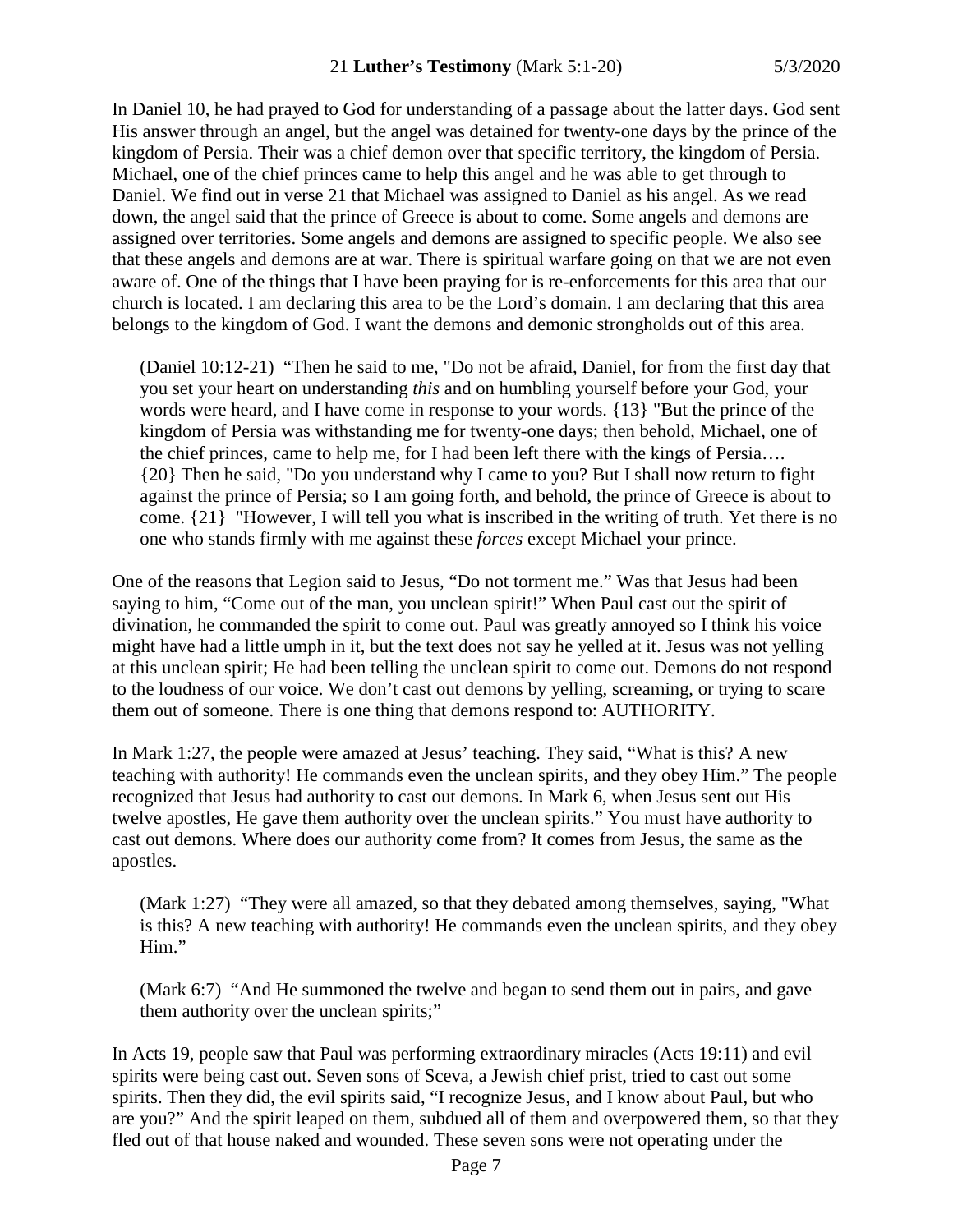authority of Jesus. They had not submitted their lives to Jesus and were not under His authority. To have authority, we must be under authority.

One morning this week I was talking to Karen and I told her that many people that call themselves Christians have no idea or understanding about spiritual authority. Most of them are living their own lives and are not submitted in a church to the elders (pastors) of that church. They are out from being under authority and are in a dangerous place. If Christians and leaders knew and operated under this, the churches would be full and the kingdom of light would be making far greater advances than it is currently making.

(Acts 19:13-16) "But also some of the Jewish exorcists, who went from place to place, attempted to name over those who had the evil spirits the name of the Lord Jesus, saying, "I adjure you by Jesus whom Paul preaches." {14} Seven sons of one Sceva, a Jewish chief priest, were doing this. {15} And the evil spirit answered and said to them, "I recognize Jesus, and I know about Paul, but who are you?" {16} And the man, in whom was the evil spirit, leaped on them and subdued all of them and overpowered them, so that they fled out of that house naked and wounded."

In James 4:7, he wrote, "Submit therefore to God. Resist the devil and he will flee from you." This is not talking about deliverance, but it is most certainly talking about spiritual warfare. There are a couple of keys given here. We must submit to God and we must resist the devil. It is not just for ministry purposes that we must be under authority; it is also for our own protection. When we submit to God, we are submitted to those that God has put over us, the pastors of the church. The pastors, according to Hebrews 13:17, must give account for those under their authority. I am afraid that not many people understand this or they would not be staying away from church. They would be running to the church and getting under proper authority.

(James 4:7) "Submit therefore to God. Resist the devil and he will flee from you."

I want to mention one more thing about authority before moving on. When Jesus gave the Great Commission in Matthew 28:18-20, He starts by saying, "All authority has been given to Me in heaven and on earth." Jesus has ALL authority. When we do what Jesus is telling us to do, we are operating under His authority. If you are in Jesus and submitted to His authority, you can operate under His authority. Notice what Paul said to the spirit of divination in Acts 16:18, "I command you in the name of Jesus Christ to come out of her." Paul was in Christ, submitted to Christ, and was casting out the demon in the name of Christ. Demons operate by authority.

(Matt 28:18-20) "And Jesus came up and spoke to them, saying, "All authority has been given to Me in heaven and on earth. {19} "Go therefore and make disciples of all the nations, baptizing them in the name of the Father and the Son and the Holy Spirit, {20} teaching them to observe all that I commanded you; and lo, I am with you always, even to the end of the age."

(Acts 16:18b) "…and said to the spirit, "I command you in the name of Jesus Christ to come out of her!" And it came out at that very moment."

Next, Mark records that Jesus had asked the spirit what his name was. The angels had names and even demons had names. This demon responded and said, "My name is Legion; for are many." The word legion is a Roman military unit. At the time of Christ (Marian Reform), a legion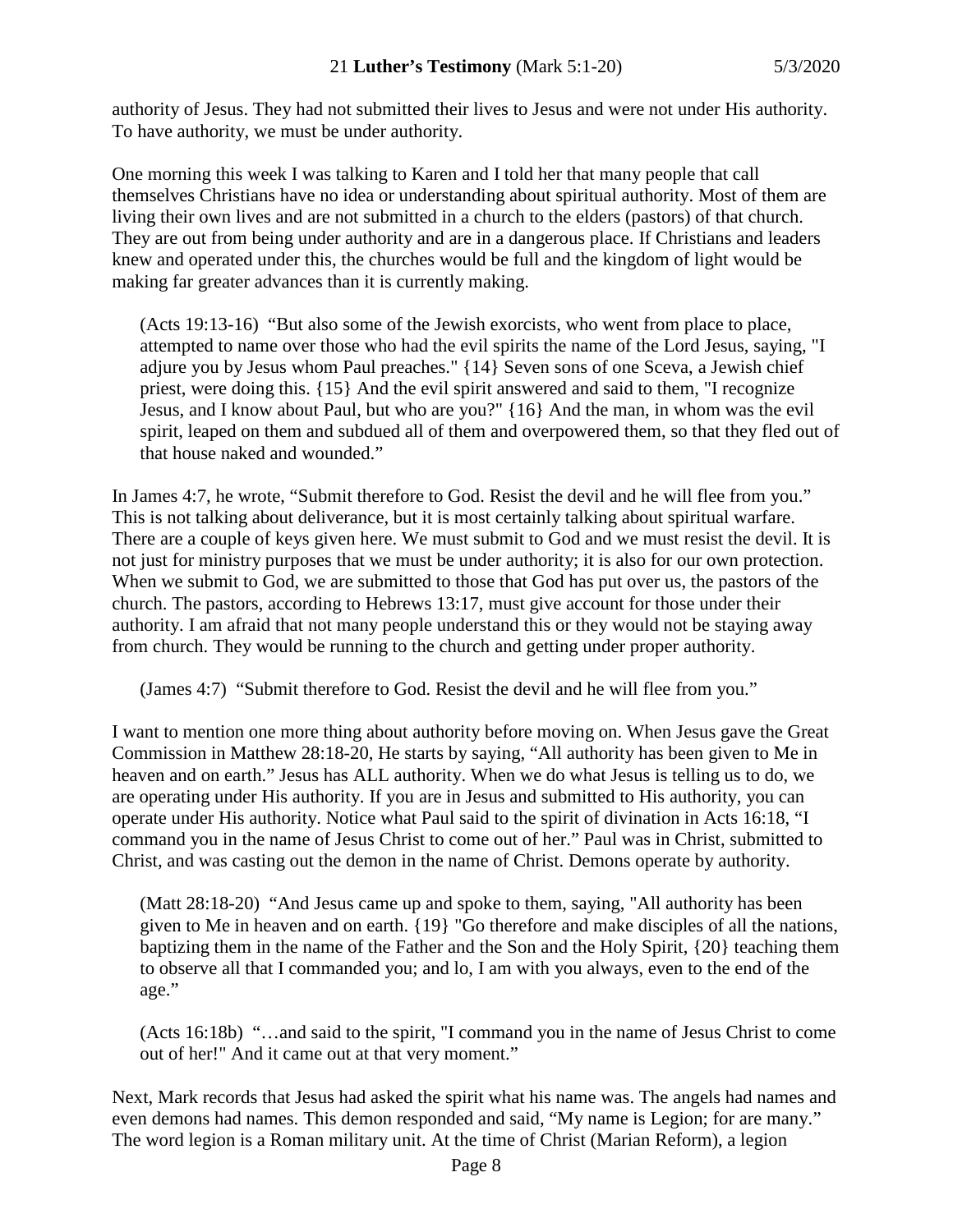consisted of between 3,000 and 11,000 soldiers. The legions were comprised of cohorts. Each cohort had ten units. Each unit had six centuraie. Each centuraie would have ten contubernia. Each contubernia had eight soldiers. If they needed more, they would have up to 160 men in a centuraie. Over all the centurions would be a legion commander. Jesus had been commanding the legion commander to come out of the man. When the legion commander leaves, all the forces under his command also must leave. There were two thousand swine that rushed into the sea. Legion had more demons than that, as he would have had 3-11,000 demons under his authority. The kingdom of God operates under authority. The demons recognized who was speaking to them. They understood authority.

(Mark 5:8) "And He was asking him, "What is your name?" And he said to Him, "My name is Legion; for we are many."

Next, we find Legion imploring Jesus earnestly not to send them out of the country. There was a large herd of swine feeding nearby on the mountain, and the demons implored him to send them into the swine. Jesus gave them permission, and once they entered the swine, the herd rushed down the steep bank into the sea. The question is, "Why did they ask not to be sent out of the country?" I believe the answer lies in what I said earlier about why Legion met Jesus at the shoreline. This was Legion's territory and they did not want to get cast out of their territory. By going into the swine, they could leave the swine. Water is not going to drown a demon. The pigs may have died, but the demons were then free to go torment other people.

(Mark 5:9-13) "And he *began* to implore Him earnestly not to send them out of the country. {11} Now there was a large herd of swine feeding nearby on the mountain. {12} *The demons* implored Him, saying, "Send us into the swine so that we may enter them." {13} Jesus gave them permission. And coming out, the unclean spirits entered the swine; and the herd rushed down the steep bank into the sea, about two thousand *of them;* and they were drowned in the sea."

# **3. His New Life** (Mark 5:14-20)

In a testimony, we have our lie before Christ, what happened, and then our new life. Luther was a wild man living in the tombs, screaming at everyone and everything, gashing himself with stones, and uncontrollable. He had supernatural strength and could not be bound. He was demonpossessed, and had several thousand demons in him. He had just been set free. Jesus had cast out all the demons and Luther was a free man. He is now clothed and in his right mind.

(Mark 5:14-15) "Their herdsmen ran away and reported it in the city and in the country. And *the people* came to see what it was that had happened. {15} They came to Jesus and observed the man who had been demon-possessed sitting down, clothed and in his right mind, the very man who had had the "legion"; and they became frightened."

I have been calling this Luther's Testimony, and I want to take a minute to tell you why I nicknamed him Luther. This man was possessed by demons, thousands of demons. He was in bondage, and Jesus came and freed him. In Isaiah 61:1-2, Isaiah prophesied about the Messiah and what He was going to come to do. He was going to bring good news to the afflicted, bind up the brokenhearted, and to proclaim liberty to captives and freedom to prisoners.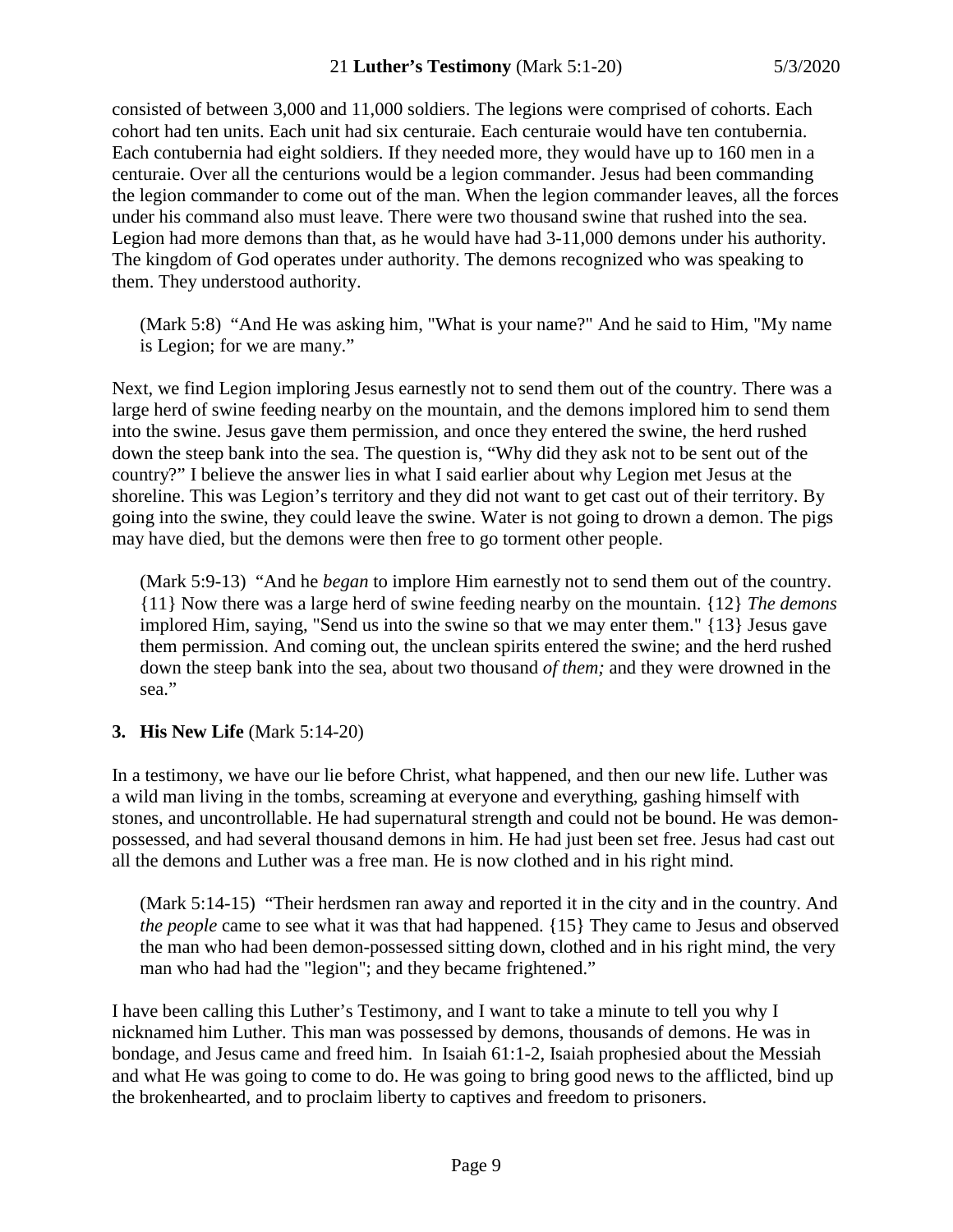(Is 61:1-2) "The Spirit of the Lord GOD is upon me, Because the LORD has anointed me To bring good news to the afflicted; He has sent me to bind up the brokenhearted, To proclaim liberty to captives And freedom to prisoners; {2} To proclaim the favorable year of the LORD And the day of vengeance of our God; To comfort all who mourn."

In Luke 4, Jesus read this passage in the temple and then declared, "Today this Scripture has been fulfilled in your hearing. Jesus had come to bring freedom to prisoner and to set free the oppressed. The Gerasene demoniac was oppressed and in bondage, and Jesus had just set him free. In Galatians 5:1, Paul wrote that it was for freedom that Christ set us free; therefore keep standing firm and do not be subject again to a yoke of slavery. The Greek word for freedom is eleutheria (Strong's G1657). I took the first part of this Greek word and gave this man a name that reflects who he now is, a free man. In the text, Jesus asked, "what is your name?" The demon replied, "Legion, for we are many." Legion was not the name of the man; that was the name of the demonic spirit that Jesus cast out. I did not want to keep referring to the man as the Gerasene demoniac because he was no longer a demoniac. Luther was now a free man.

(Luke 4:21) "And He began to say to them, "Today this Scripture has been fulfilled in your hearing."

(Gal 5:1) "It was for freedom that Christ set us free; therefore keep standing firm and do not be subject again to a yoke of slavery."

When Jesus freed Luther, the herdsmen ran and reported it in the city and in the country. The closest city might have been Hippos or Gergesa to the north of where I believe this happened. Even though Gadara and Gerasa were named in the two texts, they may not have been the city that these herdsmen ran and reported it to. The people from the city and the surrounding area came to see what had happened. They came and evidenced this new man. Luther was sitting down, clothed and in his right mind. The people became frightened when they saw how Luther had been transformed. The herdsmen testified to them what had happened to the demonpossessed man. They also testified about what had happened to their two thousand swine that had rushed into the sea and drowned. When people hear a testimony they have a choice to make. Are they going to believe in the Messiah that had just set this man free, clothed him and renewed his mind? Are they going to receive the Messiah or reject the Messiah. Unfortunately, the people implored Him to leave their region. Some people are going to reject Jesus, and these people rejected Jesus.

(Mark 5:14-17) "Their herdsmen ran away and reported it in the city and in the country. And *the people* came to see what it was that had happened. {15} They came to Jesus and observed the man who had been demon-possessed sitting down, clothed and in his right mind, the very man who had had the "legion"; and they became frightened. {16} Those who had seen it described to them how it had happened to the demon-possessed man, and *all* about the swine. {17} And they began to implore Him to leave their region."

As Jesus was getting into the boat to leave, Luther implored Jesus that he might accompany Him, but Jesus did not allow him. Instead, Jesus said, "Go home to your people and report to them what great things the Lord has done for you, and how He had great mercy on you." That is the same message that Jesus gives to all of us. We are to share our testimonies to our own families and to the people around us. We are to share what great things the Lord has done for us. We are to testify of God's great mercy towards us. Not everyone is called to be an apostle. Not everyone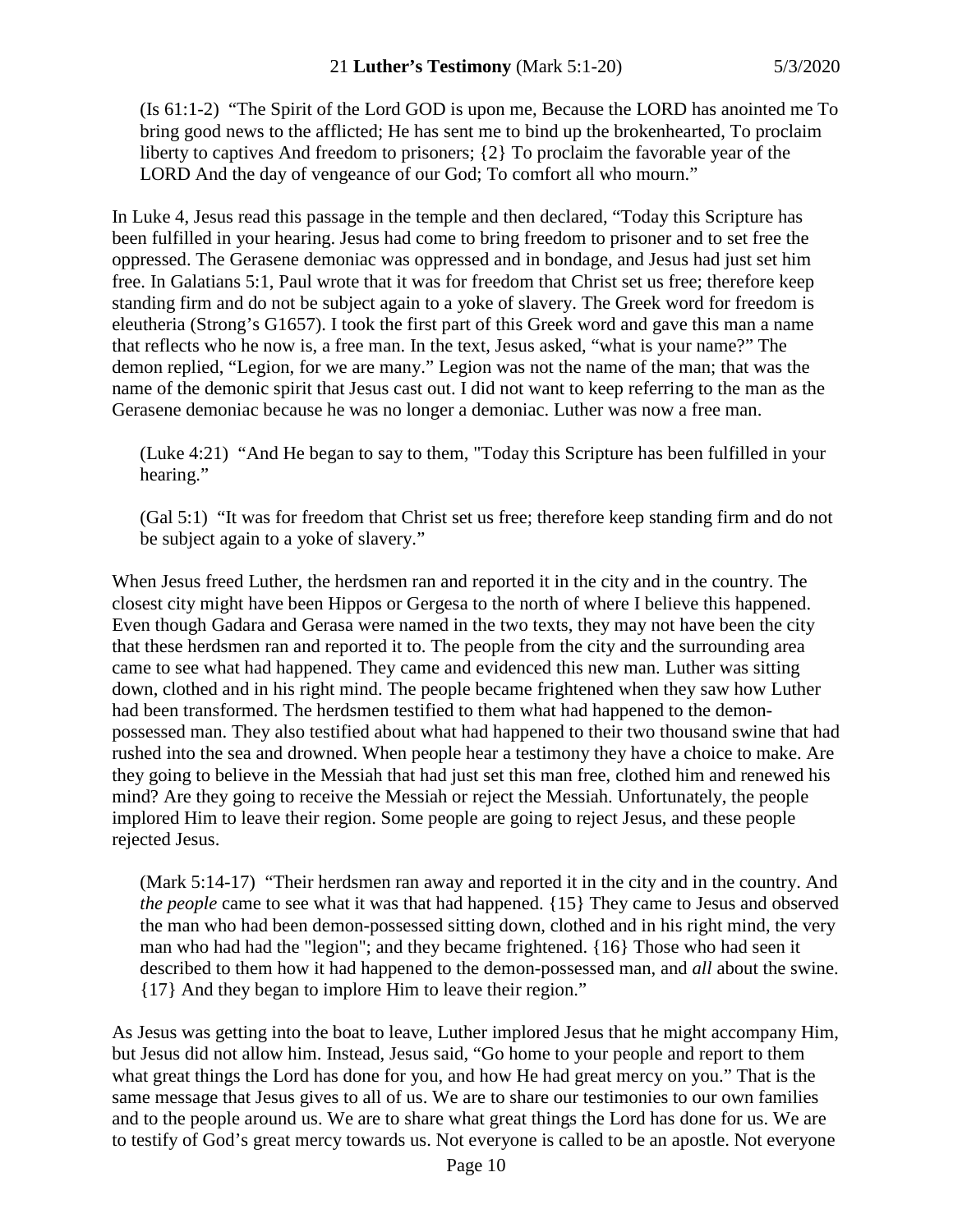is called to travel around. In fact, for most people, we are called to be Jesus' ambassadors right where we live. Luther was to be Jesus' representative in that area.

(Mark 5:18-19) "As He was getting into the boat, the man who had been demon-possessed was imploring Him that he might accompany Him. {19} And He did not let him, but He said to him, "Go home to your people and report to them what great things the Lord has done for you, and *how* He had mercy on you."

Our passage ends with Luther going away and proclaiming in Decapolis what great things Jesus had done for him and everyone was amazed. I explained earlier that Decapolis was the state and not a specific city. Luther did not just minister to his family and friends in his home town, but he testified regionally. I believe that Legion was the demon over that region; it was his demonic territory. The Gerasene demoniac had a sphere of influence in that whole region. Christ has set Luther free, and he is still known by that whole area. Therefore, God used Luther to reach an entire area with the gospel. All of us have different spheres of influence and ministry, and God wants to use each of us in those spheres.

(Mark 5:20) "And he went away and began to proclaim in Decapolis what great things Jesus had done for him; and everyone was amazed."

# **Conclusion and Applications**

As we come to a close this morning, I want to make some applications for our lives. First, each of us that have placed our faith in Christ have a testimony. Our testimonies are all different. I don't know anyone that has had thousands of demons cast out of them. That is probably not your testimony. Each of us have a unique testimony and God wants to use us where we are at, in our own cities and region. He wants us to proclaim what great things God has done for us.

- 1. Have you written out your testimony? I recommend that you write out your testimony. Briefly share what your life was like before meeting Christ. Then, share how you met Christ. Third, share about your life since making Jesus Lord of your life.
- 2. Are you sharing your testimony with others? You should be able to adapt your testimony so that you can share in one minute, three minutes, or ten minutes. If you are sharing it, keep on sharing and pray for more opportunities. If you are not sharing your testimony, why are you not sharing it? Is it because you don't think that your testimony is spectacular? Every testimony is a spectacular one because getting transferred from the kingdom of darkness to the kingdom of light is a miraculous one. Don't belittle what great things God has done in your life. Don't exaggerate your testimony to make it more spectacular. Just give your testimony the way it happened. Do you not share because of fear? Ask God for boldness and courage. The early church prayed for boldness so that they could share. Pray for boldness and then step out and begin to share.
- 3. Are you under God's authority? Our message today had a lot about spiritual warfare. The enemy operates by power and authority, and as God's representatives, we need to be under proper spiritual authority. There are millions of people around the world who claim to know Christ but are not under proper spiritual authority. They are lone rangers and are prime targets for the enemy. Let me encourage those listening to be part of a local church, and to be properly submitted to the leaders of that church. If you don't have trust in those leaders, find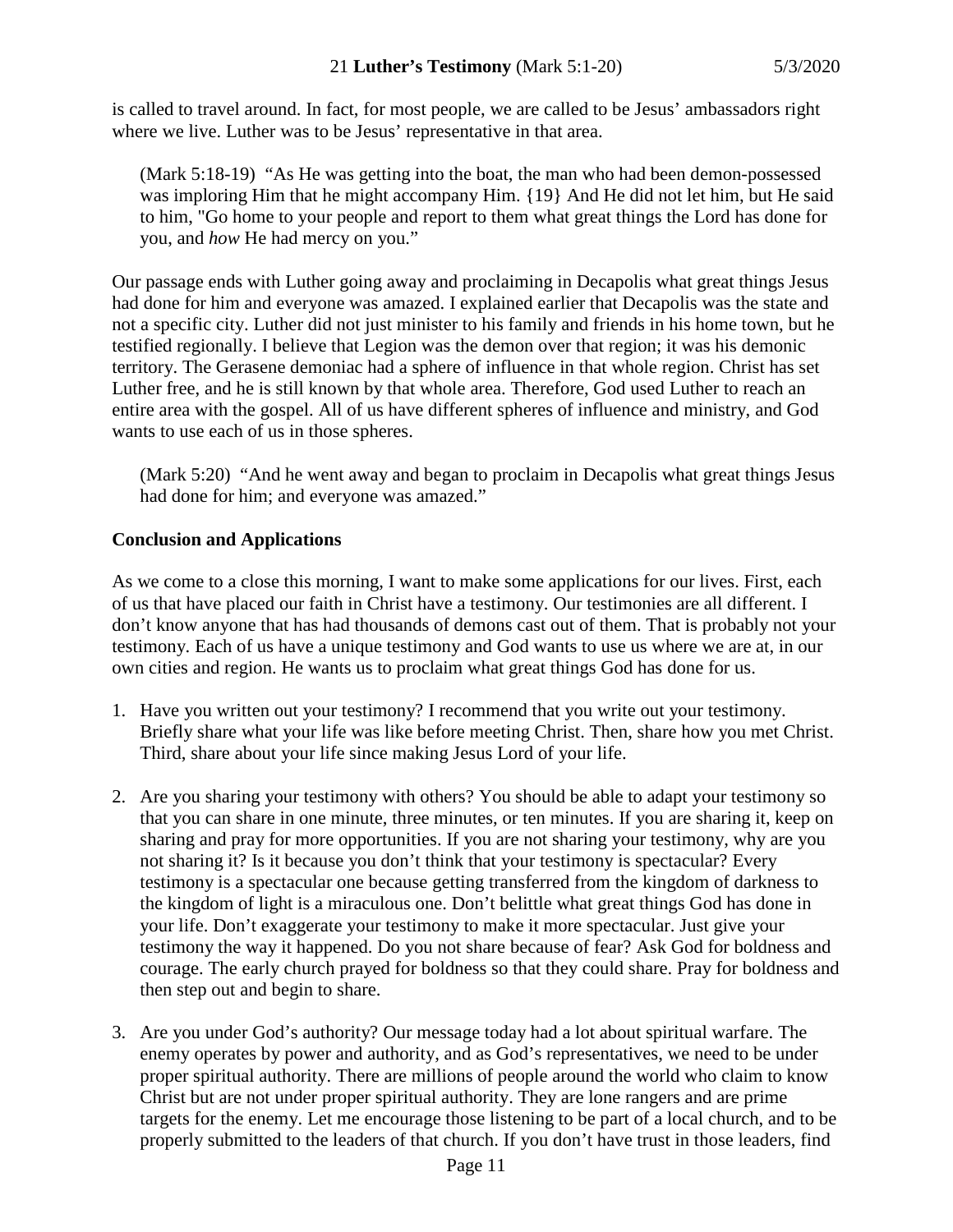a church that you feel comfortable submitting to their leadership. Let me encourage all of you to get under proper spiritual authority. It is for your protection, and for your ability to minister to others.

4. Have you received Christ into your life? Jesus has all authority and He is Lord. To be under proper authority, it begins with submitting our lives to Christ. If you have never received Christ, let me encourage you to pray with me right now. "Jesus, I believe that You are the Messiah and that You came to free us from our sins. I believe that You died and were buried, and were raised from the dead. I ask You to come into my life today and take away my sins. I ask You to clothe me and give me the mind of Christ. I confess You now as my Lord and my Savior. In Jesus' name I pray. Amen.